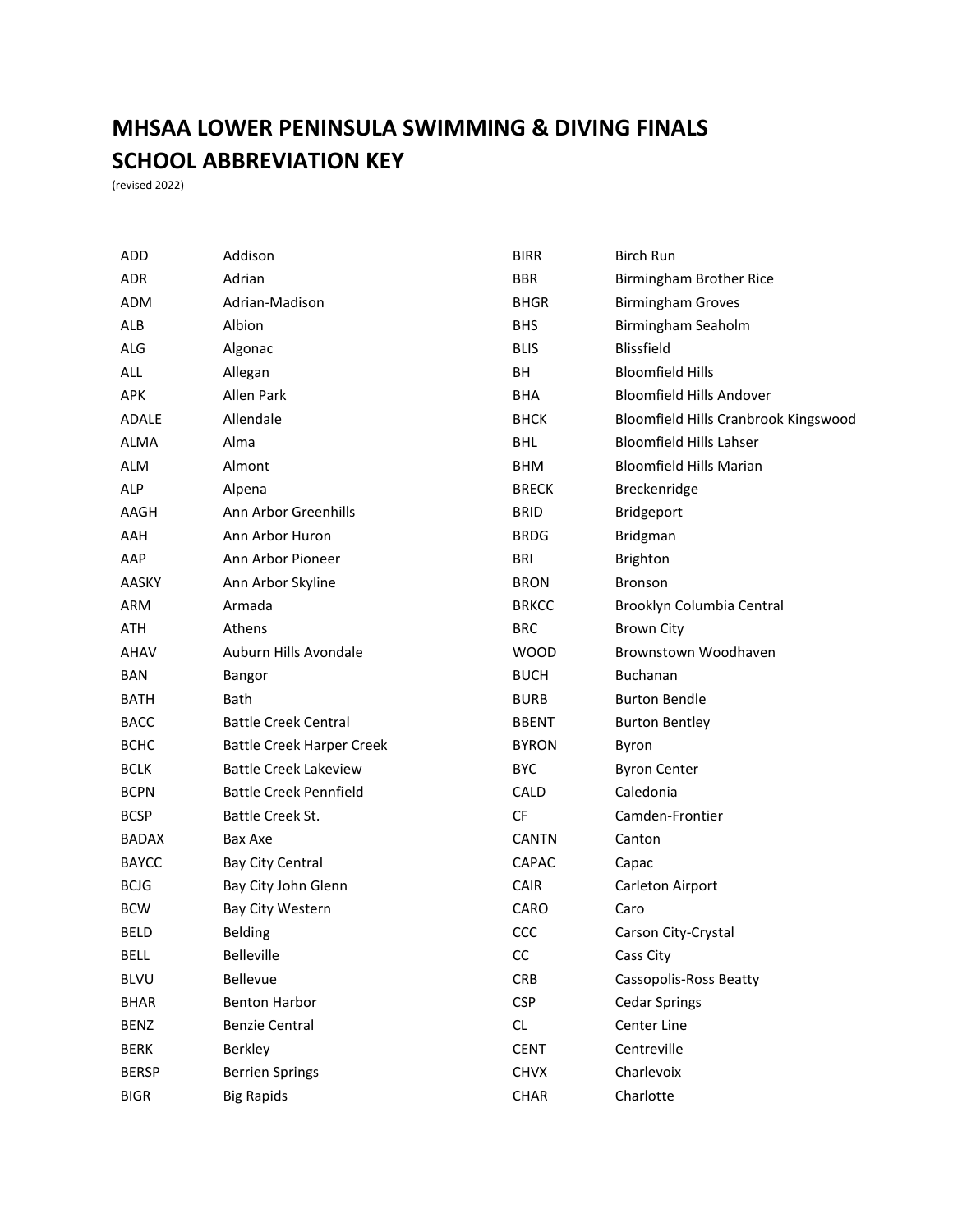| <b>CHEB</b>  | Cheboygan                               | <b>DLW</b>    | Detroit Lutheran West         |
|--------------|-----------------------------------------|---------------|-------------------------------|
| <b>CHEL</b>  | Chelsea                                 | <b>DETMLK</b> | Detroit Martin Luther King    |
| <b>CHES</b>  | Chesaning                               | <b>DMUM</b>   | Detroit Mumford               |
| <b>CLAK</b>  | Clarkston                               | <b>DETNW</b>  | Detroit Northwestern          |
| <b>CLAW</b>  | Clawson                                 | DREN          | Detroit Renaissance           |
| <b>CXS</b>   | Climax-Scotts                           | <b>DETSE</b>  | Detroit Southeastern          |
| <b>CLINT</b> | Clinton                                 | <b>DUDJ</b>   | Detroit U-D Jesuit            |
| <b>CVALL</b> | Clinton Township Chippewa Valley        | <b>DETWI</b>  | Detroit Western International |
| <b>CTCD</b>  | Clinton Twp. Clintondale                | DEW           | <b>DeWitt</b>                 |
| <b>CLIO</b>  | Clio                                    | <b>DEX</b>    | Dexter                        |
| <b>COLD</b>  | Coldwater                               | <b>DOW</b>    | Dowagiac Union                |
| COLE         | Coleman                                 | <b>DRY</b>    | Dryden                        |
| <b>COL</b>   | Coloma                                  | <b>DUN</b>    | Dundee                        |
| <b>COM</b>   | Comstock                                | <b>DUR</b>    | Durand                        |
| <b>CPARK</b> | <b>Comstock Park</b>                    | <b>EDET</b>   | <b>East Detroit</b>           |
| <b>CONRD</b> | Concord                                 | <b>EGR</b>    | <b>East Grand Rapids</b>      |
| <b>CONST</b> | Constantine                             | EJAX          | East Jackson                  |
| COOP         | Coopersville                            | <b>EKEN</b>   | East Kentwood                 |
| <b>COR</b>   | Corunna                                 | <b>ELAN</b>   | <b>East Lansing</b>           |
| COV          | Covert                                  | <b>ETR</b>    | <b>Eaton Rapids</b>           |
| <b>CRLX</b>  | Crosswell-Lexington                     | EAU           | Eau Claire                    |
| <b>DAN</b>   | Dansville                               | <b>EDW</b>    | Edwardsburg                   |
| <b>DAV</b>   | Davison                                 | <b>ELKR</b>   | Elk Rapids                    |
| <b>DHFC</b>  | Dbrn. Hts. Fairlane                     | EPB           | Elkton-Pigeon-Bay Port Laker  |
| <b>DEAR</b>  | Dearborn                                | <b>ERIE</b>   | Erie-Mason                    |
| <b>DDC</b>   | Dearborn Divine Child                   | EXGB          | <b>Essexville Garber</b>      |
| <b>DEF</b>   | Dearborn Edsel Ford                     | <b>FAR</b>    | Farmington                    |
| <b>DFORD</b> | Dearborn Fordson                        | <b>FHH</b>    | Farmington Hills Harrison     |
| <b>DHA</b>   | Dearborn Heights Annapolis              | <b>FHM</b>    | <b>Farmington Hills Mercy</b> |
| <b>DHCR</b>  | Dearborn Heights Crestwood              | <b>FENT</b>   | Fenton                        |
| <b>DHR</b>   | Dearborn Heights Robichaud              | <b>FENV</b>   | Fennville                     |
| <b>DEC</b>   | Decatur                                 | <b>FERN</b>   | Ferndale                      |
| DK           | Delton Kellogg                          | <b>FLROCK</b> | Flat Rock                     |
| <b>DCASS</b> | Detroit Cass Tech                       | FB            | Flint Beecher                 |
| <b>DCC</b>   | Detroit Catholic Central                | <b>FCA</b>    | Flint Carman-Ainsworth        |
| <b>DCENT</b> | Detroit Central                         | FC            | <b>Flint Central</b>          |
| <b>DCODY</b> | Detroit Cody                            | <b>FHAM</b>   | Flint Hamady                  |
| <b>DPREP</b> | Detroit Collegiate Prep                 | FK            | <b>Flint Kearsley</b>         |
| <b>DCOM</b>  | <b>Detroit Communication Media Arts</b> | <b>FN</b>     | Flint Northern                |
| <b>DCD</b>   | Detroit Country Day                     | <b>FNW</b>    | Flint Northwestern            |
| DENG         | Detroit East English                    | <b>FPC</b>    | <b>Flint Powers Catholic</b>  |
| <b>DETHF</b> | Detroit Henry Ford                      | <b>FSW</b>    | Flint Southwestern            |
| <b>DETIN</b> | <b>Detroit International Academy</b>    | FL            | Flushing                      |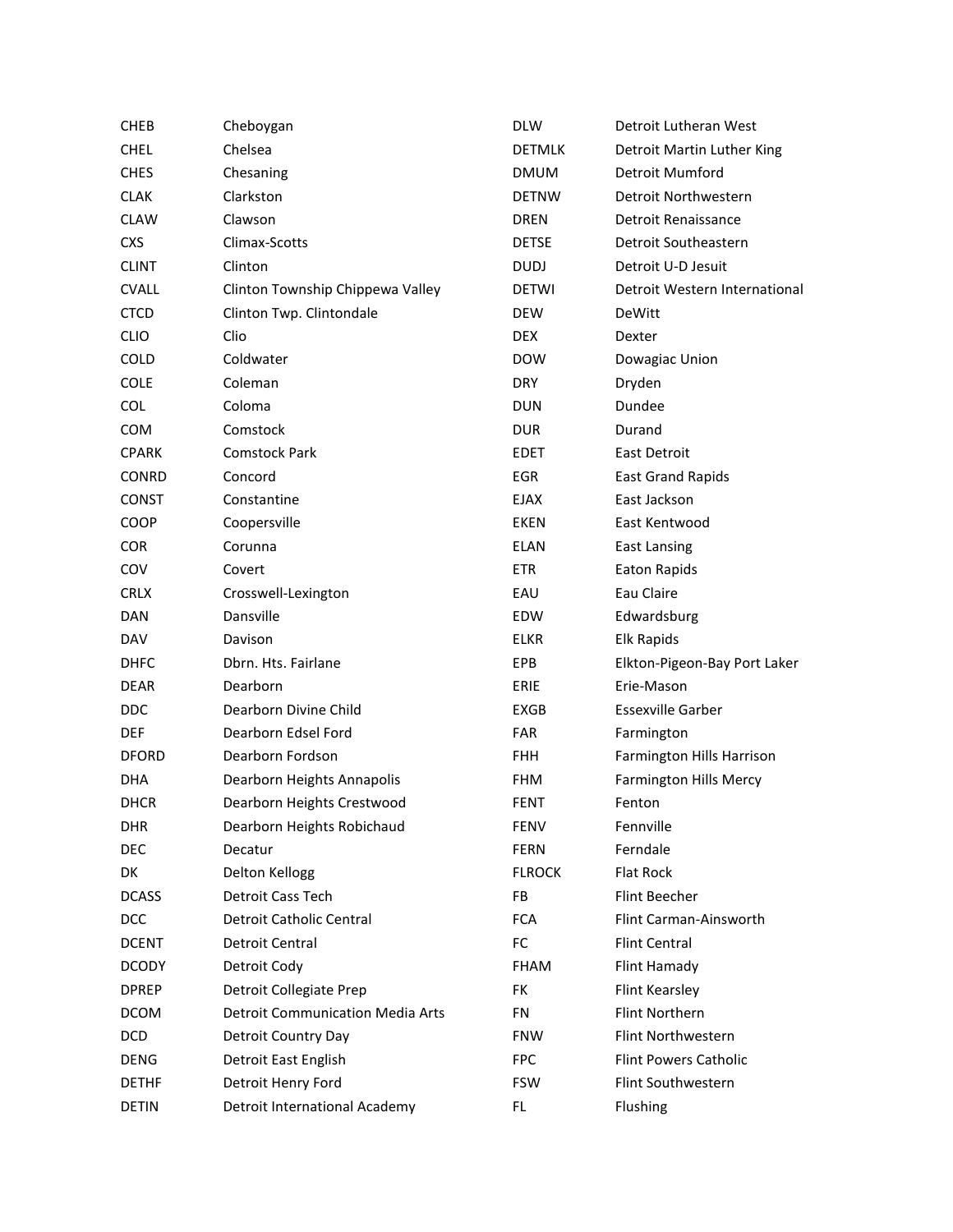| <b>FOWV</b>  | Fowlerville                              | <b>HART</b>  | Hart                          |
|--------------|------------------------------------------|--------------|-------------------------------|
| <b>FRK</b>   | Frankfort                                | HF           | Hartford                      |
| <b>FRA</b>   | Fraser                                   | <b>HTLD</b>  | Hartland                      |
| <b>FREE</b>  | Freeland                                 | <b>HAS</b>   | Haslett                       |
| <b>FRE</b>   | Fremont                                  | <b>HAST</b>  | <b>Hastings</b>               |
| <b>FRUP</b>  | Fruitport                                | HP           | Hazel Park                    |
| FM           | <b>Fulton Middleton</b>                  | <b>HEM</b>   | Hemlock                       |
| GA           | Galesburg-Augusta                        | <b>HESP</b>  | Hesperia                      |
| GAL          | Galien                                   | <b>HIPK</b>  | <b>Highland Park</b>          |
| GC           | Garden City                              | <b>HILL</b>  | Hillsdale                     |
| <b>GLRD</b>  | Gaylord                                  | <b>HOLND</b> | Holland                       |
| <b>GOAC</b>  | Gibraltar Carlson                        | <b>HOLCH</b> | <b>Holland Christian</b>      |
| <b>GLAD</b>  | Gladwin                                  | HWO          | <b>Holland West Ottawa</b>    |
| GOB          | Gobles                                   | <b>HOLLY</b> | Holly                         |
| GOOD         | Goodrich                                 | <b>HOLT</b>  | Holt                          |
| GB           | <b>Grand Blanc</b>                       | <b>HLTN</b>  | Holton                        |
| GH           | <b>Grand Haven</b>                       | HOM          | Homer                         |
| <b>GLDG</b>  | <b>Grand Ledge</b>                       | <b>HOP</b>   | Hopkins                       |
| <b>GRCC</b>  | <b>Grand Rapids Catholic Central</b>     | HL.          | Houghton Lake                 |
| GRC          | <b>Grand Rapids Central</b>              | <b>HCTC</b>  | <b>Howard City Tri-County</b> |
| <b>GRCH</b>  | <b>Grand Rapids Christian</b>            | <b>HOW</b>   | Howell                        |
| <b>GRCR</b>  | <b>Grand Rapids Creston</b>              | <b>HUD</b>   | Hudson                        |
| <b>GRFHC</b> | <b>Grand Rapids Forest Hills Central</b> | <b>HUDVL</b> | Hudsonville                   |
| <b>GRFHE</b> | <b>Grand Rapids Forest Hills Eastern</b> | HUC          | Hudsonville Unity Christian   |
| <b>GRFHN</b> | Grand Rapids Forest Hills Northern       | <b>IDA</b>   | Ida                           |
| <b>GRKH</b>  | Grand Rapids Kenowa                      | <b>ICTY</b>  | Imlay City                    |
| GRN          | <b>Grand Rapids Northview</b>            | <b>INK</b>   | Inkster                       |
| <b>GROH</b>  | <b>Grand Rapids Ottawa Hills</b>         | <b>IONIA</b> | Ionia                         |
| <b>GRU</b>   | <b>Grand Rapids Union</b>                | ITH.         | Ithaca                        |
| <b>GRWC</b>  | <b>Grand Rapids West Catholic</b>        | <b>JACK</b>  | Jackson                       |
| <b>GRDVL</b> | Grandville                               | <b>JCW</b>   | Jackson County Western        |
| GVCC         | Grandville Calvin Christian              | <b>JLC</b>   | Jackson Lumen Christi         |
| <b>GRANT</b> | Grant                                    | <b>JNW</b>   | Jackson Northwest             |
| <b>GLK</b>   | Grass Lake                               | <b>JEN</b>   | Jenison                       |
| GRAY         | Grayling                                 | <b>JONES</b> | Jonesville                    |
| <b>GREEN</b> | Greenville                               | KZC          | Kalamazoo Central             |
| GI           | Grosse Ile                               | <b>KHAC</b>  | Kalamazoo Hackett             |
| <b>GPN</b>   | Grosse Pointe North                      | <b>KZLN</b>  | Kalamazoo Loy Norrix          |
| <b>GPS</b>   | Grosse Pointe South                      | KAL          | Kalkaska                      |
| <b>HAM</b>   | Hamilton                                 | <b>KENT</b>  | Kent City                     |
| HW           | Harper Woods                             | <b>LKFN</b>  | Lake Fenton                   |
| <b>HWLE</b>  | Harper Woods Lutheran                    | LKO          | Lake Odessa-Lakewood          |
| <b>HTLC</b>  | Harrison Township L'Anse Creuse          | LKOR         | Lake Orion                    |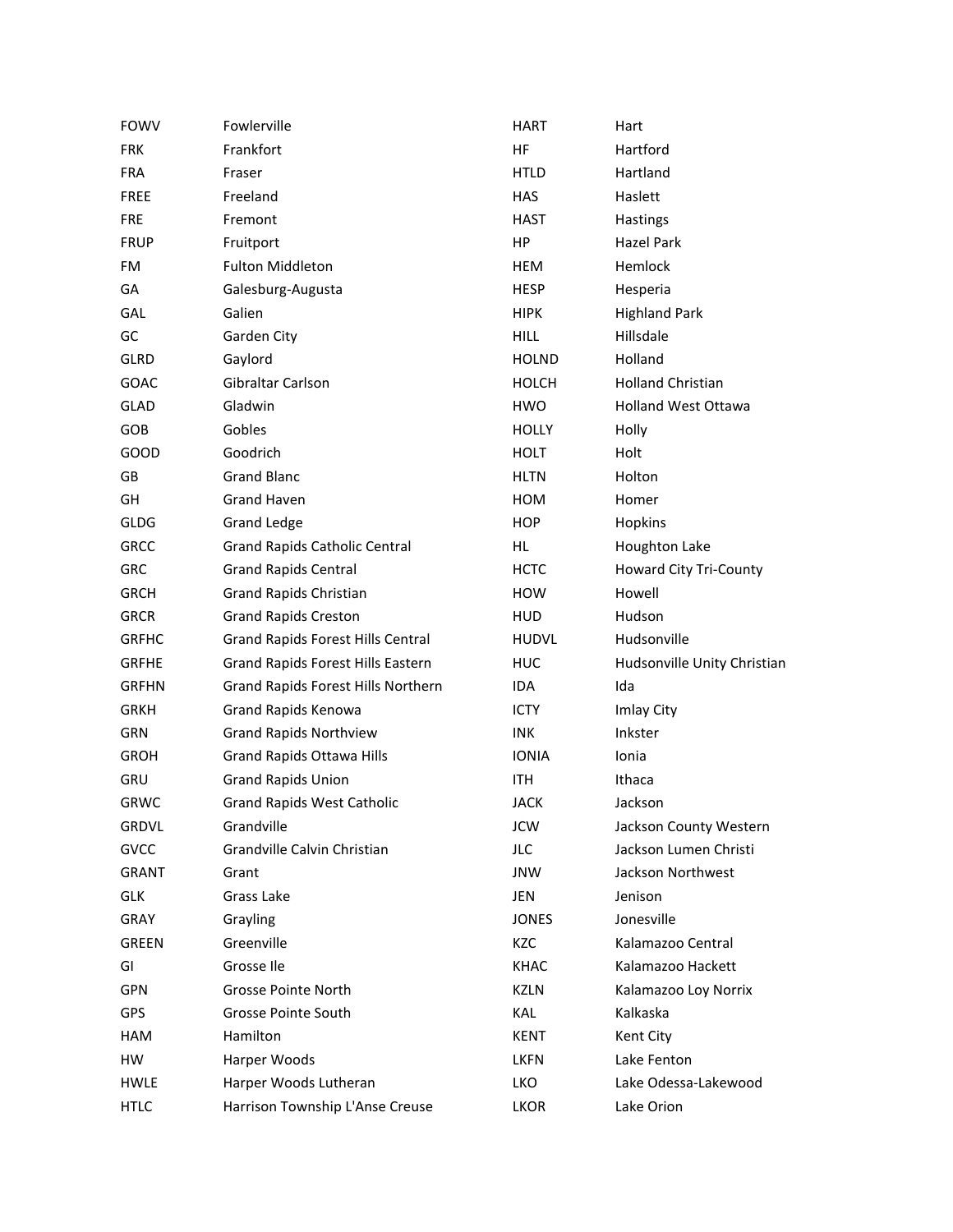| LAKEV        | Lakeview                     | MEL          | Melvindale                      |
|--------------|------------------------------|--------------|---------------------------------|
| <b>LCC</b>   | Lansing Catholic Central     | <b>MEMP</b>  | Memphis                         |
| LCS          | Lansing Christian            | <b>MEND</b>  | Mendon                          |
| LANE         | Lansing Eastern              | <b>MERL</b>  | Merrill                         |
| LEV          | Lansing Everett              | <b>MICT</b>  | Michigan Center                 |
| LANS         | Lansing Sexton               | <b>MTK</b>   | Middleville Thornapple Kellogg  |
| LANW         | Lansing Waverly              | <b>MID</b>   | Midland                         |
| LAP          | Lapeer                       | MBC          | <b>Midland Bullock Creek</b>    |
| LAPE         | Lapeer East                  | <b>MDOW</b>  | <b>Midland Dow</b>              |
| <b>LAPW</b>  | Lapeer West                  | <b>MILAN</b> | Milan                           |
| <b>LVSL</b>  | Lathrup Vill.-S'field Lath.  | <b>HMIL</b>  | Milford                         |
| LAWR         | Lawrence                     | MILL         | Millington                      |
| LAWT         | Lawton                       | <b>MONR</b>  | Monroe                          |
| <b>LPR</b>   | Leroy Pine River             | MJ           | Monroe Jefferson                |
| LES          | Leslie                       | <b>MSM</b>   | Monroe St Mary Catholic Central |
| LP           | Lincoln Park                 | <b>MONTB</b> | Montabella                      |
| <b>LIND</b>  | Linden                       | <b>MONTG</b> | Montague                        |
| <b>LIVC</b>  | Livonia Churchill            | <b>MONT</b>  | Montrose                        |
| <b>LVCL</b>  | Livonia Clarenceville        | <b>MONTR</b> | Montrose                        |
| <b>LVFR</b>  | Livonia Franklin             | <b>MOR</b>   | Morenci                         |
| <b>LSTEV</b> | Livonia Stevenson            | <b>MTMR</b>  | Mt Morris                       |
| LOW          | Lowell                       | MP           | Mt Pleasant                     |
| LUD          | Ludington                    | <b>MPSH</b>  | Mt Pleasant Sacred Heart        |
| <b>LUTHW</b> | Lutheran Westland            | <b>MTC</b>   | Mt. Clemens                     |
| <b>MDAK</b>  | Macomb Dakota                | <b>MCLN</b>  | Mt. Clemens Lutheran            |
| <b>MLCN</b>  | Macomb L'Anse Creuse North   | <b>MUSK</b>  | Muskegon                        |
| <b>MHBF</b>  | Madison Heights Bishop Foley | <b>MCC</b>   | Muskegon Catholic Central       |
| <b>MHLP</b>  | Madison Heights Lamphere     | <b>MHTS</b>  | Muskegon Heights                |
| <b>MHM</b>   | Madison Heights-Madison      | <b>MMS</b>   | Muskegon Mona Shores            |
| <b>MAN</b>   | Mancelona                    | <b>MOV</b>   | Muskegon Orchard View           |
| <b>MANCH</b> | Manchester                   | <b>MRP</b>   | Muskegon Reeths-Puffer          |
| <b>MANST</b> | Manistee                     | <b>NAP</b>   | Napoleon                        |
| <b>MANCC</b> | Manistee Catholic Central    | <b>NBAB</b>  | New Baltimore Anchor Bay        |
| <b>MANT</b>  | Manton                       | <b>NBH</b>   | New Boston Huron                |
| MCGL         | Maple City Glen              | <b>NLOTH</b> | New Lothrop                     |
| <b>MARC</b>  | <b>Marine City</b>           | <b>NILES</b> | <b>Niles</b>                    |
| <b>MAR</b>   | Marlette                     | <b>NLBW</b>  | Niles Brandywine                |
| <b>MARSH</b> | Marshall                     | <b>NFARM</b> | North Farmington                |
| <b>MART</b>  | Martin                       | <b>NORVL</b> | Northville                      |
| <b>MARY</b>  | Marysville                   | <b>NOVI</b>  | Novi                            |
| MAS          | Mason                        | OAKP         | Oak Park                        |
| <b>MATT</b>  | Mattawan                     | OH           | Ogemaw Heights                  |
| MAY          | Mayville                     | OK           | Okemos                          |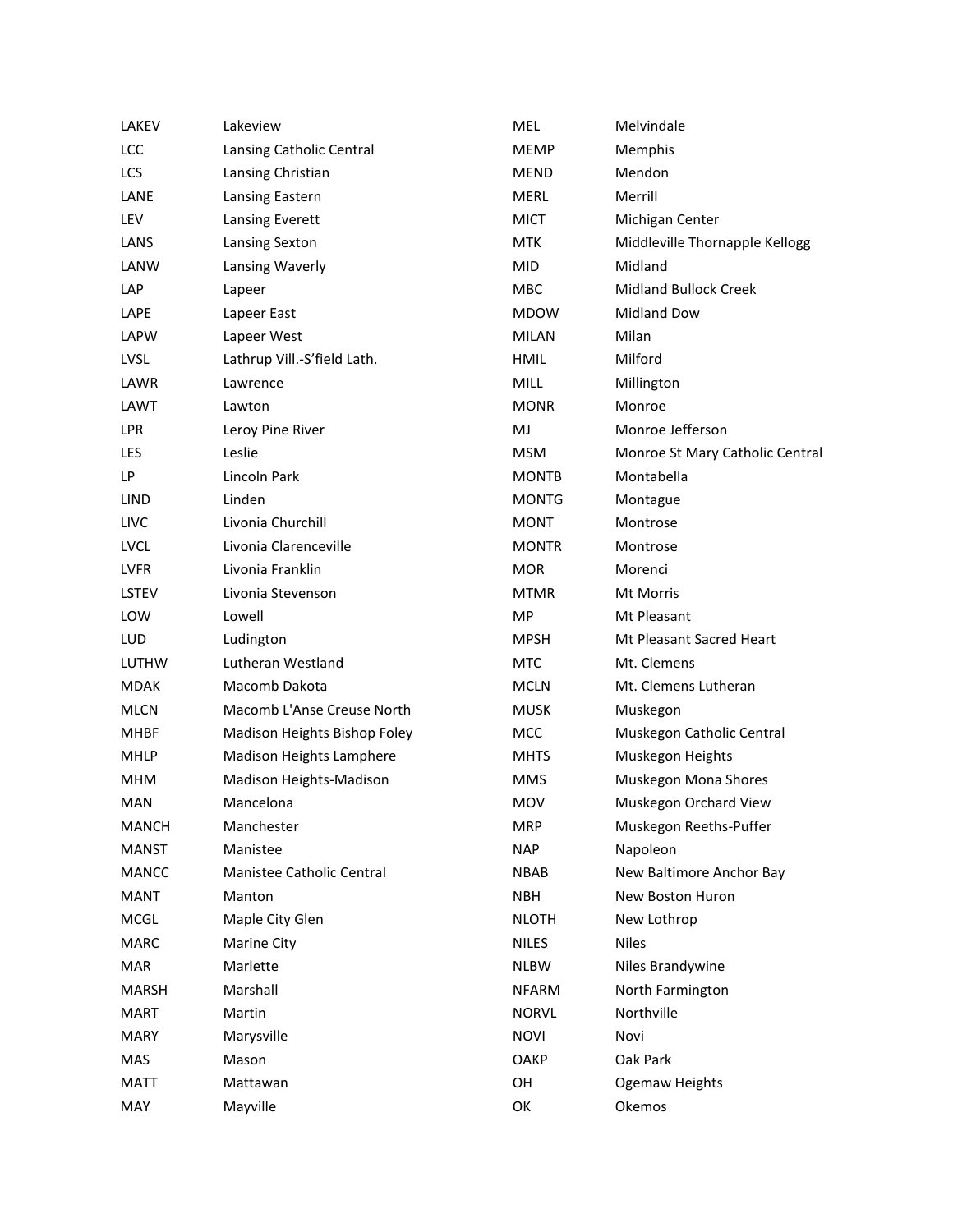| OLIV         | Olivet                       | <b>ROCK</b>  | Rockford                         |
|--------------|------------------------------|--------------|----------------------------------|
| <b>ONA</b>   | Onaway                       | <b>ROG</b>   | Rogers City                      |
| <b>ONS</b>   | Onsted                       | ROMEO        | Romeo                            |
| <b>OLSM</b>  | Orchard Lake St.             | <b>ROM</b>   | Romulus                          |
| OB           | Ortonville Brandon           | <b>ROSCO</b> | Roscommon                        |
| <b>OSC</b>   | Oscoda                       | ROSE         | Roseville                        |
| OL           | Otisville Lakeville          | <b>ROAK</b>  | Royal Oak                        |
| <b>OTS</b>   | Otsego                       | <b>ROSHR</b> | Royal Oak Shrine                 |
| OE           | Ovid-Elsie                   | SAG          | Saginaw                          |
| <b>OW</b>    | Owosso                       | SGAH         | Saginaw Arthur Hill              |
| <b>OXFRD</b> | Oxford                       | <b>SBV</b>   | Saginaw Buena Vista              |
| <b>PARCH</b> | Parchment                    | <b>SGHR</b>  | Saginaw Heritage                 |
| <b>PAW</b>   | Paw Paw                      | <b>SMLS</b>  | Saginaw Mich. Luth.              |
| <b>PER</b>   | Perry                        | SNOV         | Saginaw Nouvel                   |
| <b>PET</b>   | Petoskey                     | <b>SSV</b>   | Saginaw Swan Valley              |
| <b>PINCK</b> | Pinckney                     | SVL          | Saginaw Valley Lutheran          |
| <b>PIN</b>   | Pinconning                   | SALEM        | Salem                            |
| <b>PITT</b>  | Pittsford                    | SAL          | Saline                           |
| PLAIN        | Plainwell                    | SAND         | Sandusky                         |
| <b>PLYMT</b> | Plymouth                     | SANMR        | Sanford-Meridian                 |
| <b>PONT</b>  | Pontiac                      | <b>SAR</b>   | Saranac                          |
| PC           | <b>Pontiac Central</b>       | <b>SCH</b>   | Schoolcraft                      |
| <b>PNDP</b>  | Pontiac Notre Dame Prep      | <b>SMCC</b>  | Scottville-Mason Co. Central     |
| PH           | Port Huron                   | <b>SHEL</b>  | Shelby                           |
| <b>PHN</b>   | Port Huron Northern          | SHEP         | Shepherd                         |
| <b>PCENT</b> | Portage Central              | SOHV         | South Haven                      |
| <b>PNOR</b>  | Portage Northern             | SLYON        | South Lyon                       |
| <b>PORT</b>  | Portland                     | <b>SFLD</b>  | Southfield Arts & Technology     |
| <b>POTT</b>  | Potterville                  | SGAND        | Southgate Anderson               |
| Q            | Quincy                       | <b>SPAR</b>  | Sparta                           |
| <b>RAV</b>   | Ravenna                      | <b>SPLK</b>  | Spring Lake                      |
| RT           | Redford Thurston             | SPRIN        | Springport                       |
| <b>RU</b>    | Redford Union                | <b>STC</b>   | St Clair                         |
| RC           | Reed City                    | <b>SCSLS</b> | St Clair Shores Lake Shore       |
| <b>RCH</b>   | Remus-Chippewa Hills         | <b>SCSLV</b> | St Clair Shores Lakeview         |
| RGL          | Richland-Gull Lake           | <b>SCSSL</b> | St Clair Shores South Lake       |
| <b>RICH</b>  | Richmond                     | <b>STJN</b>  | St Johns                         |
| <b>RIVR</b>  | <b>River Rouge</b>           | <b>STJOE</b> | St Joseph                        |
| <b>RIV</b>   | Riverview                    | <b>STL</b>   | St Louis                         |
| <b>RHLNW</b> | Roch. Hills-Lutheran N'west  | <b>STCH</b>  | St. Charles                      |
| <b>ROCH</b>  | Rochester                    | <b>SJLMC</b> | St. Joseph Lake MI Cath.         |
| <b>RADM</b>  | Rochester Adams              | <b>STAND</b> | <b>Standish-Sterling Central</b> |
| <b>RSC</b>   | Rochester Hills Stoney Creek | SCM          | <b>Stanton-Central Montcalm</b>  |